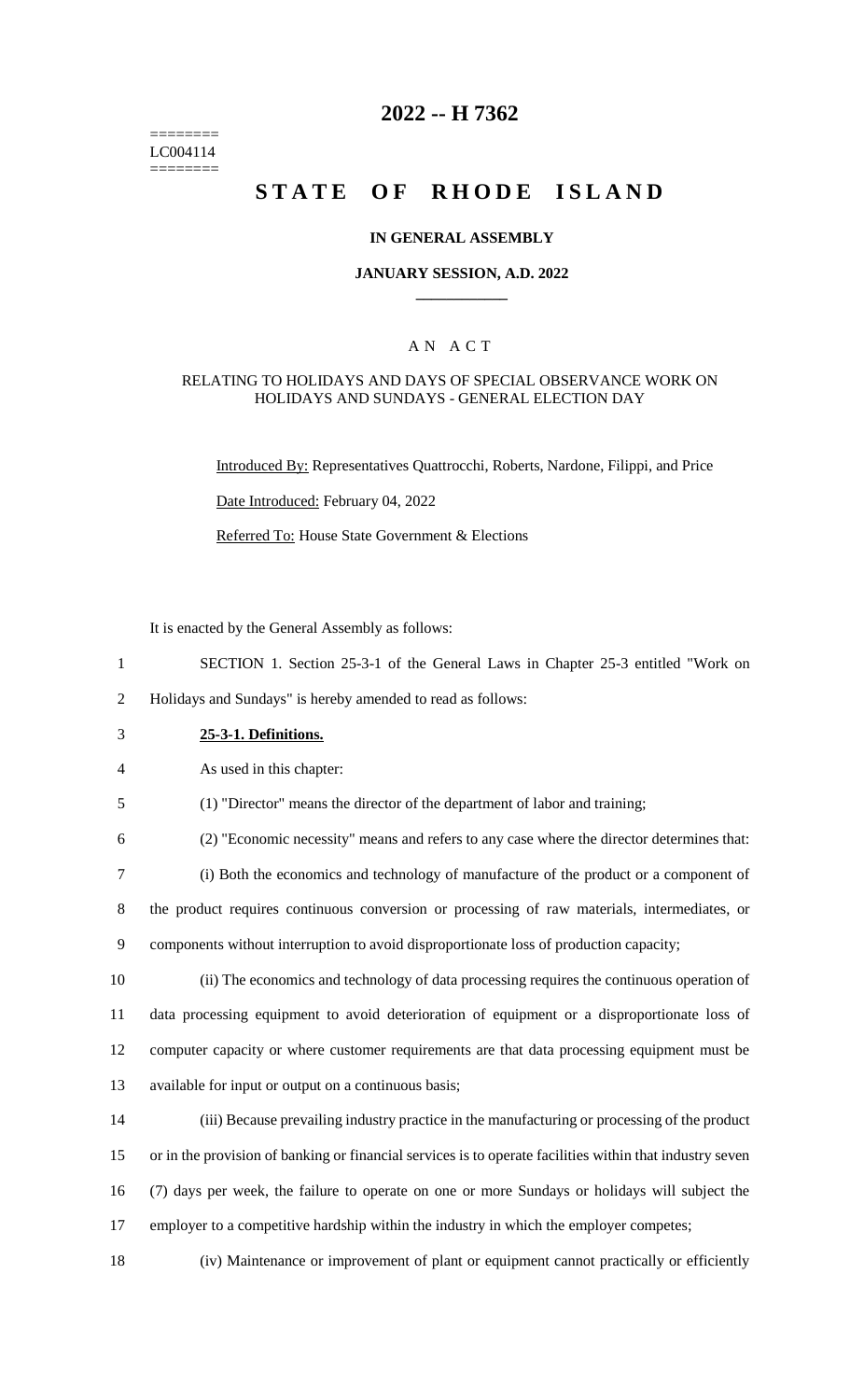- be performed while production is in process; (v) The scheduling of production on Sundays or holidays is necessitated by interrupted or allocated energy supplies, or shortages of raw materials or component parts; (vi) An employer has been deprived of its normal production schedule by fire, flood, power failure, or other circumstances beyond its control; or (vii) Circumstances, temporary in nature, are that undue economic hardship would result from the inability to operate on one or more Sundays or holidays; (3) "Employee" means any individual employed by an employer, but shall not include: (i) Any individual employed in agriculture or maritime trades, including commercial fishing or boat repairs; (ii) Any physician, dentist, attorney at law, or accountant; (iii) Any individual engaged in the provision of health care or maintenance; (iv) Any individual employed in a restaurant, hotel, motel, summer camp, resort, or other recreational facility (except health clubs); (v) Any individual employed in the business of offshore petroleum or gas exploration or extraction, or in the business of servicing or supplying persons engaged in exploration or extraction; (vi) Supervisory employees as defined in 29 U.S.C. § 213(a)(1) and regulations issued pursuant to that section; (vii) Any individual employed by an employer holding a license issued pursuant to chapter 23 of title 5; or (viii) Any individual employed as part of a telephonic delivery of customer service, sales operations, and ancillary services related to those services and operations, except for specific employment positions in the telecommunications industry that are part of any collective bargaining agreement or employment contract in effect on July 2, 1998. (4) "Employer" means any natural person, partnership, firm, corporation, or other enterprise engaged in industry, transportation, communication, or any other commercial occupation involving one or more employees; and (5) "Holidays" means Sunday, New Year's Day, Memorial Day, July 4th, Victory Day, Labor Day, Columbus Day, general election day, as defined in § 17-1-2, Veterans' Day, Thanksgiving, and Christmas; provided, that as it pertains to all offices of state and municipal government, the term "holiday" includes in addition to the holidays enumerated in this subdivision, Dr. Martin Luther King, Jr.'s Birthday, as defined in § 25-2-18.
	- LC004114 Page 2 of 4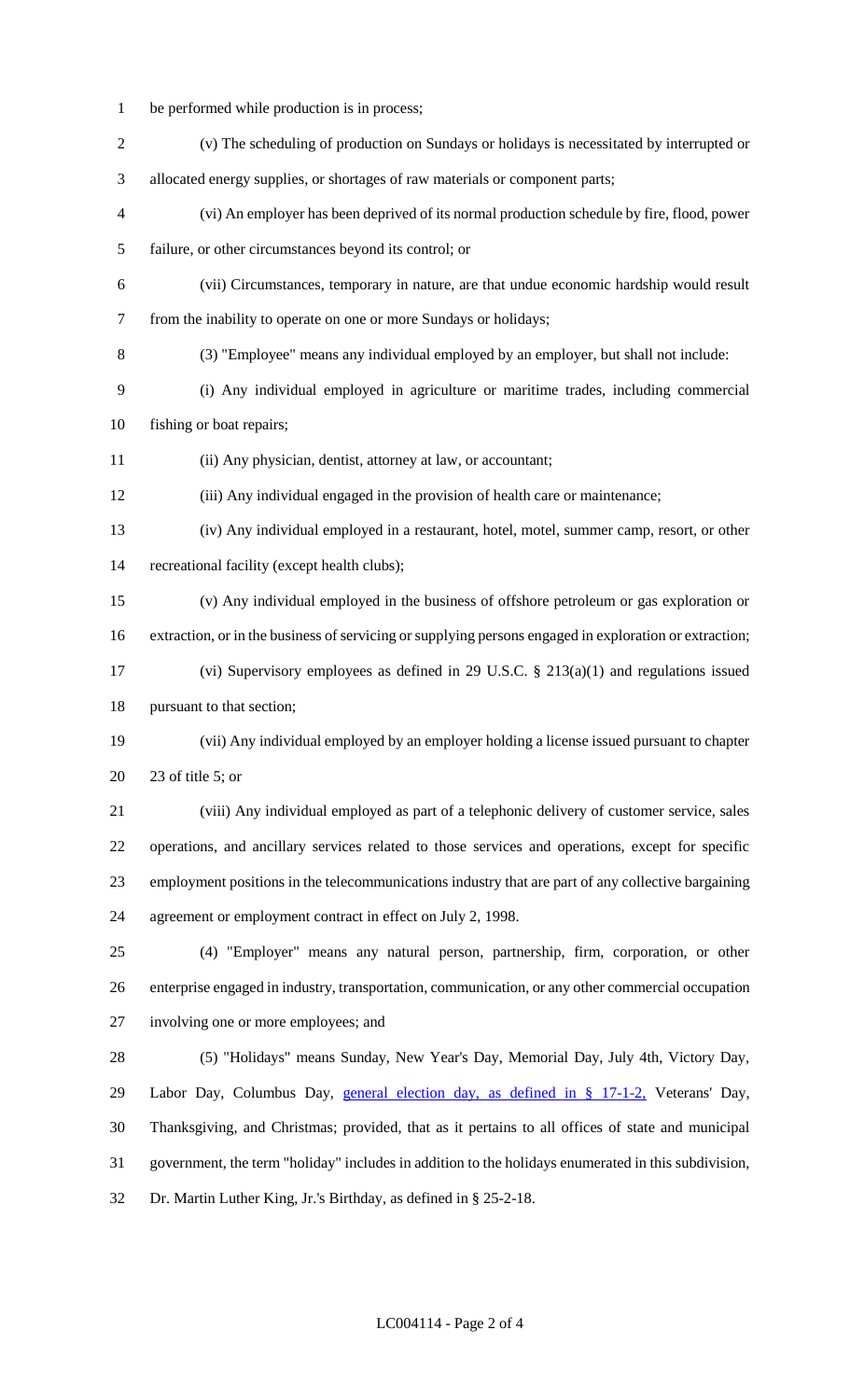1 SECTION 2. This act shall take effect upon passage.

#### $=$ LC004114  $=$